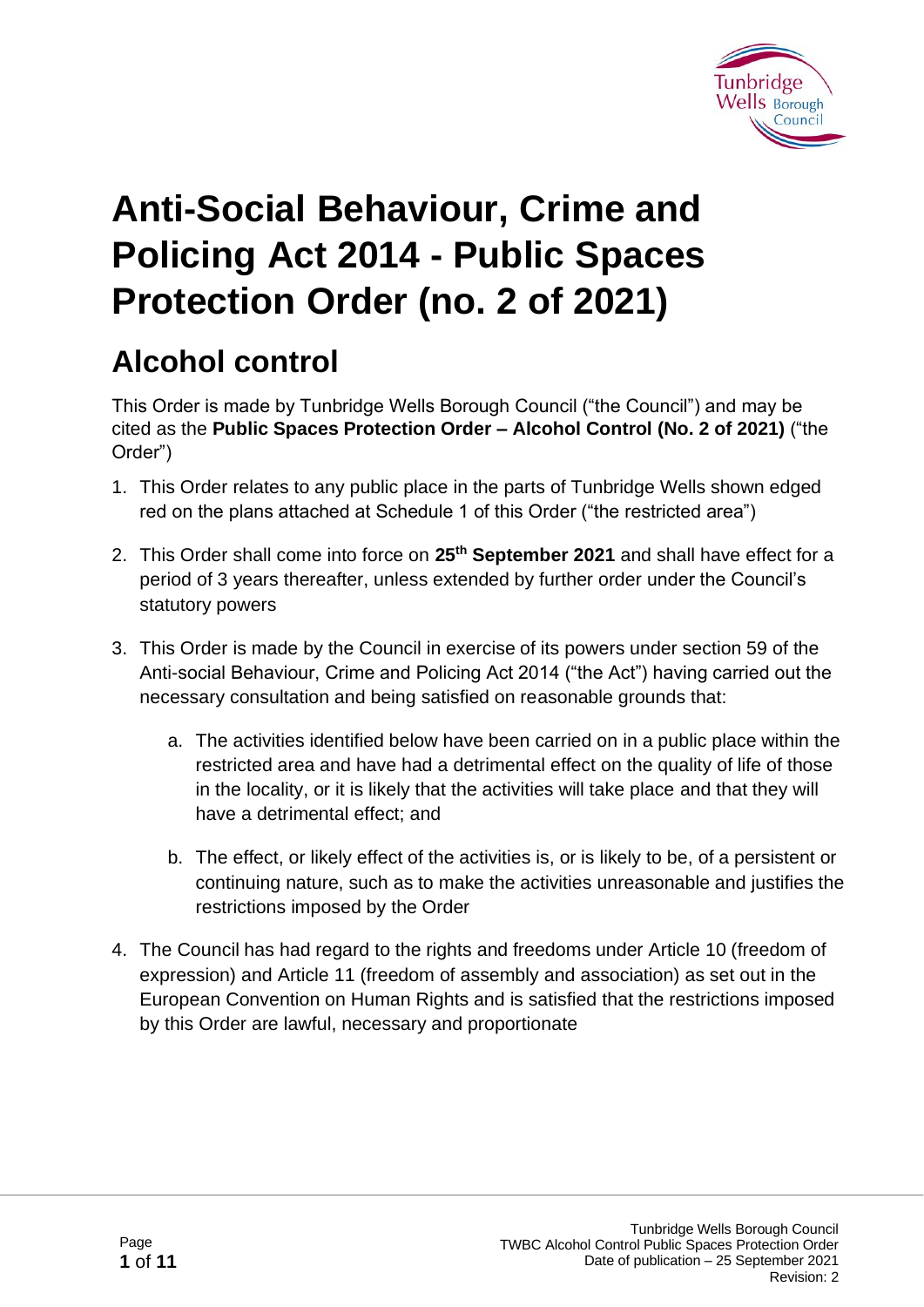# **The activities described below are hereby prohibited:**

# **Consuming alcohol**

- 5. No person shall consume alcohol in the restricted area
- 6. No person shall be in possession of an open container of alcohol in the restricted area
- 7. Where an authorised officer reasonably believes that any person has been or intends to consume alcohol in breach of this prohibition, the authorised officer may require that person not to consume alcohol in breach of this prohibition and to surrender anything reasonably believed to be alcohol or a container for alcohol
- 8. This prohibition does not apply to licensed premises and other premises listed in section 62 of the Act
- 9. A requirement imposed by an authorised officer to enforce this prohibition is not valid if the officer is asked to show evidence of his or her authorisation and fails to do so

#### **Offence of failing to comply with the Order**

- 10.It is an offence for a person without reasonable excuse to fail to comply with a requirement of this Order
- 11.When imposing a requirement under this Order, an authorised officer must inform the person subject to the requirement that failing to comply without reasonable excuse is an offence
- 12.Any person who commits an offence is liable on conviction in the Magistrates' Court to a fine not exceeding level 2 on the standard scale

## **Fixed penalty notices**

- 13.An authorised officer may issue a fixed penalty notice of up to £100 to anyone who he or she has reason to believe has committed an offence under the Act
- 14.If the fixed penalty notice is not paid the person to whom it is issued remains liable upon conviction to a fine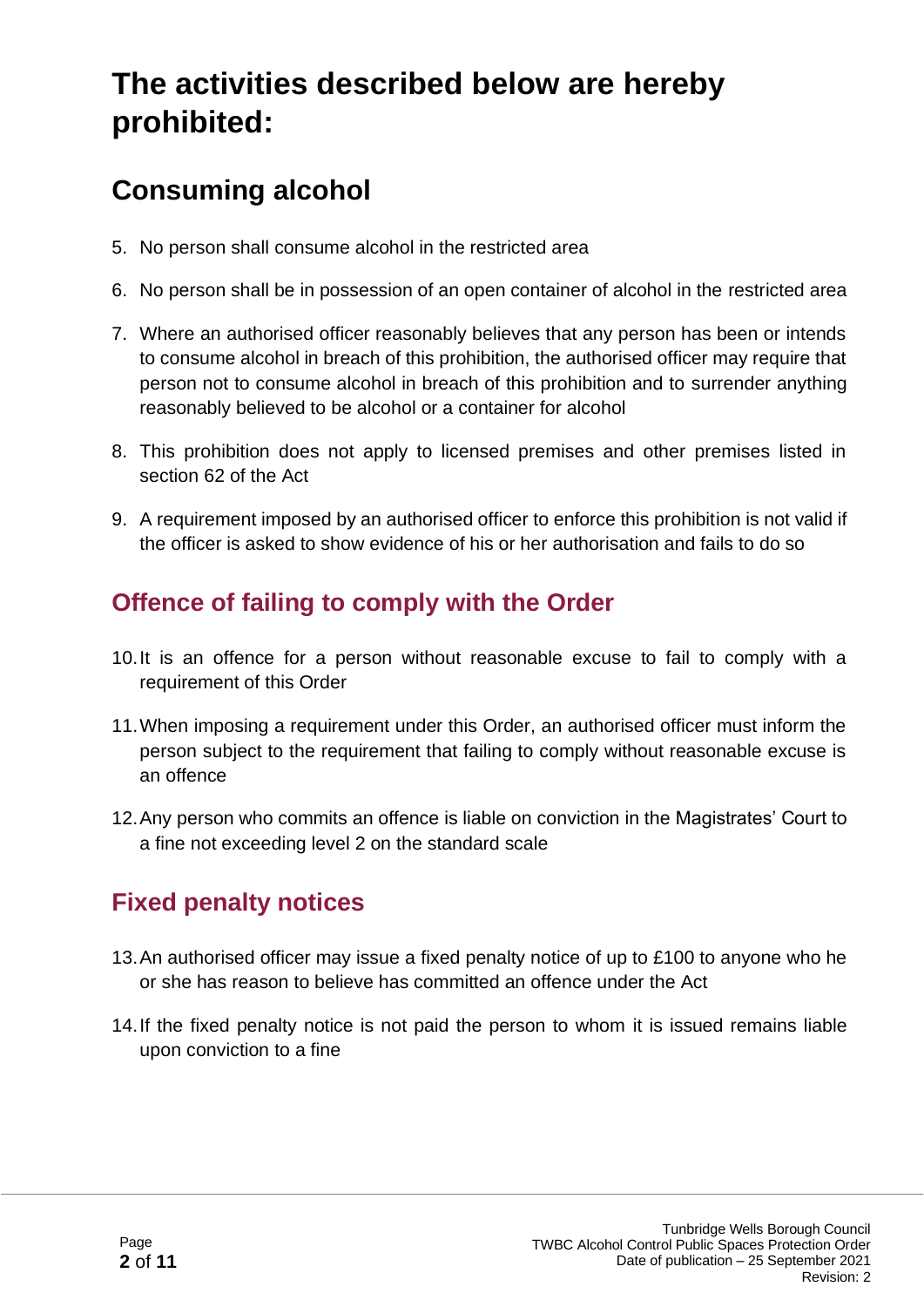#### **Right of appeal**

- 15.If any interested person wishes to question the validity of this Order they may do so by applying to the High Court on the grounds that the Council did not have power to make the Order or to include particular prohibitions or requirements imposed by the Order; or that a requirement under Chapter 2 of the Act was not complied with
- 16.An application to the High Court must be made within the period of 6 weeks beginning with the date on which the Order is made

#### **Definitions**

**"alcohol"** means spirits, wine, beer, cider or any other fermented, distilled or spirituous liquor, subject to the exemptions set out in s.191 of the Licensing Act 2003

**"authorised officer"** means a Police Constable, a designated Police Community Support Officer or an officer with delegated authority from the Council to enforce the Order

**"interested person"** means an individual who lives in the restricted area or who regularly works in or visits that area

**"public place"** means any place to which the public or any section of the public has access, on payment or otherwise, as of right or by virtue of express or implied permission

**"restricted area"** means any public place in the part of Tunbridge Wells shown edged red on the plan attached at Schedule 1 of this Order

**GIVEN under the Common Seal of Tunbridge Wells Borough Council on the 25 th day of September 2021**

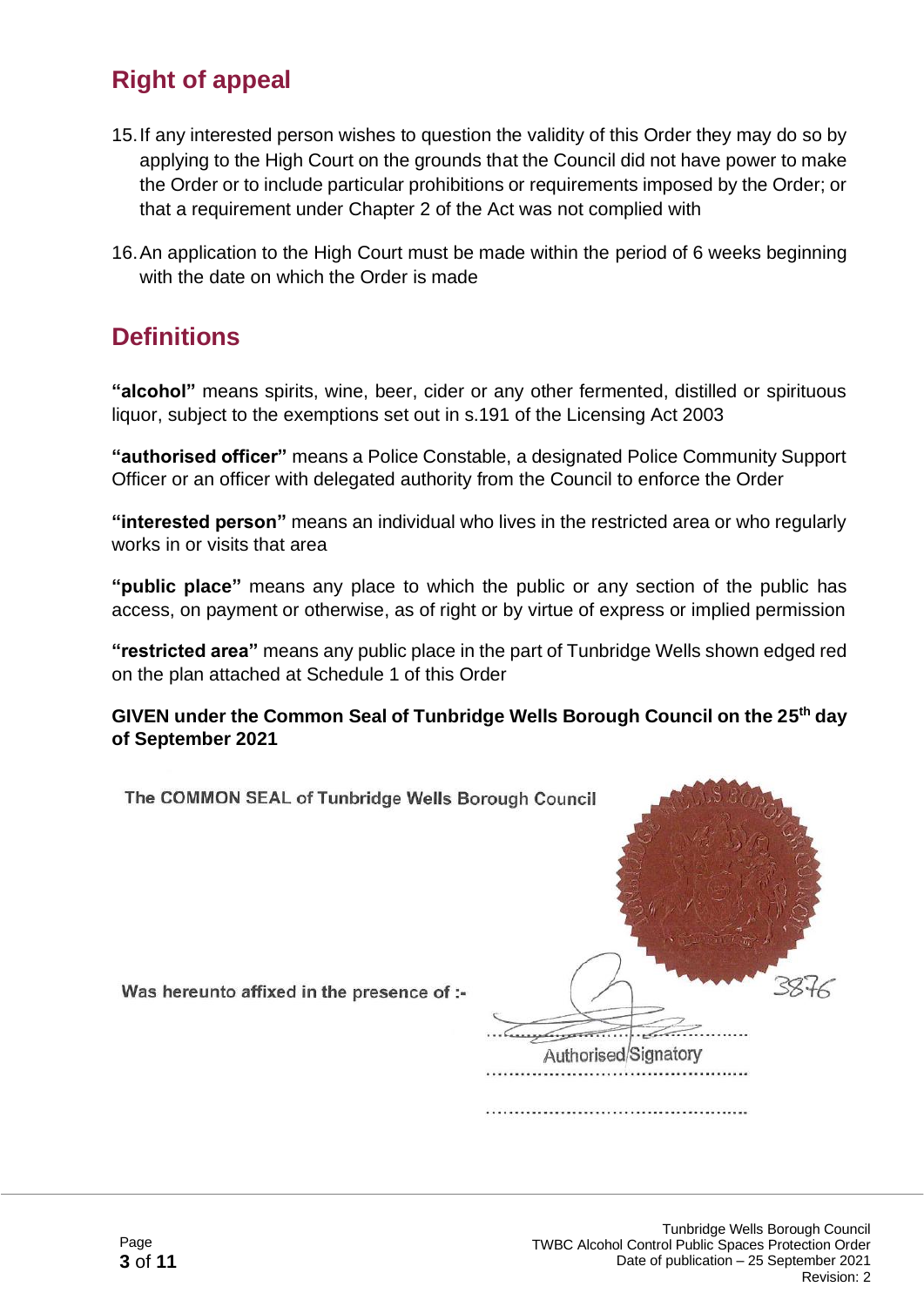# **Public Spaces Protection Order – Alcohol Control (no. 2 of 2021)**

#### **Schedule 1 – The restricted areas**

- (1) Tunbridge Wells Town Centre
- (2) Southborough, Ridgewaye Playing Fields
- (3) St John's Recreation Ground
- (4) Grosvenor Recreation Ground
- (5) Hilbert Recreation Ground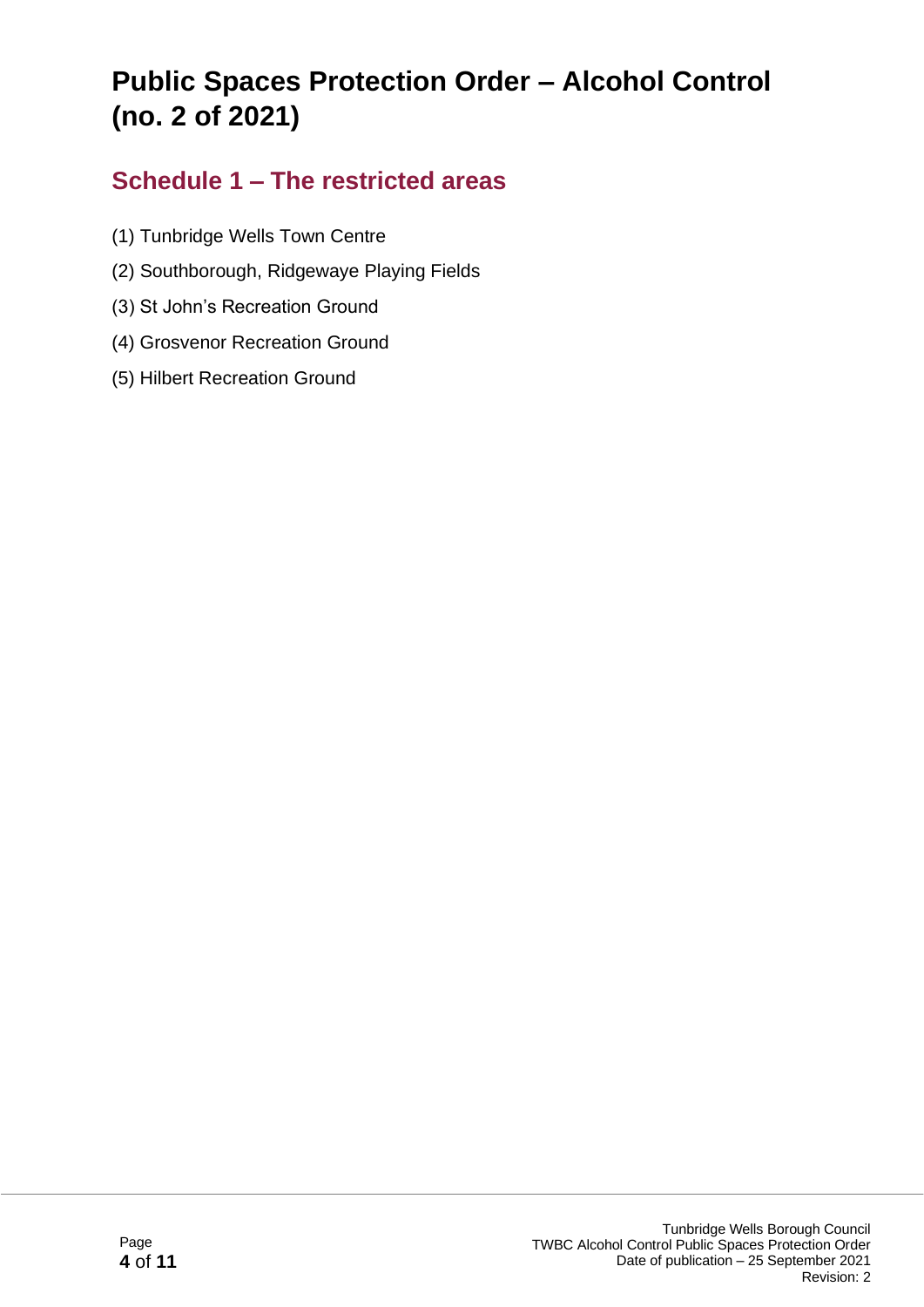### **Schedule 1 – (1) Tunbridge Wells Town Centre**

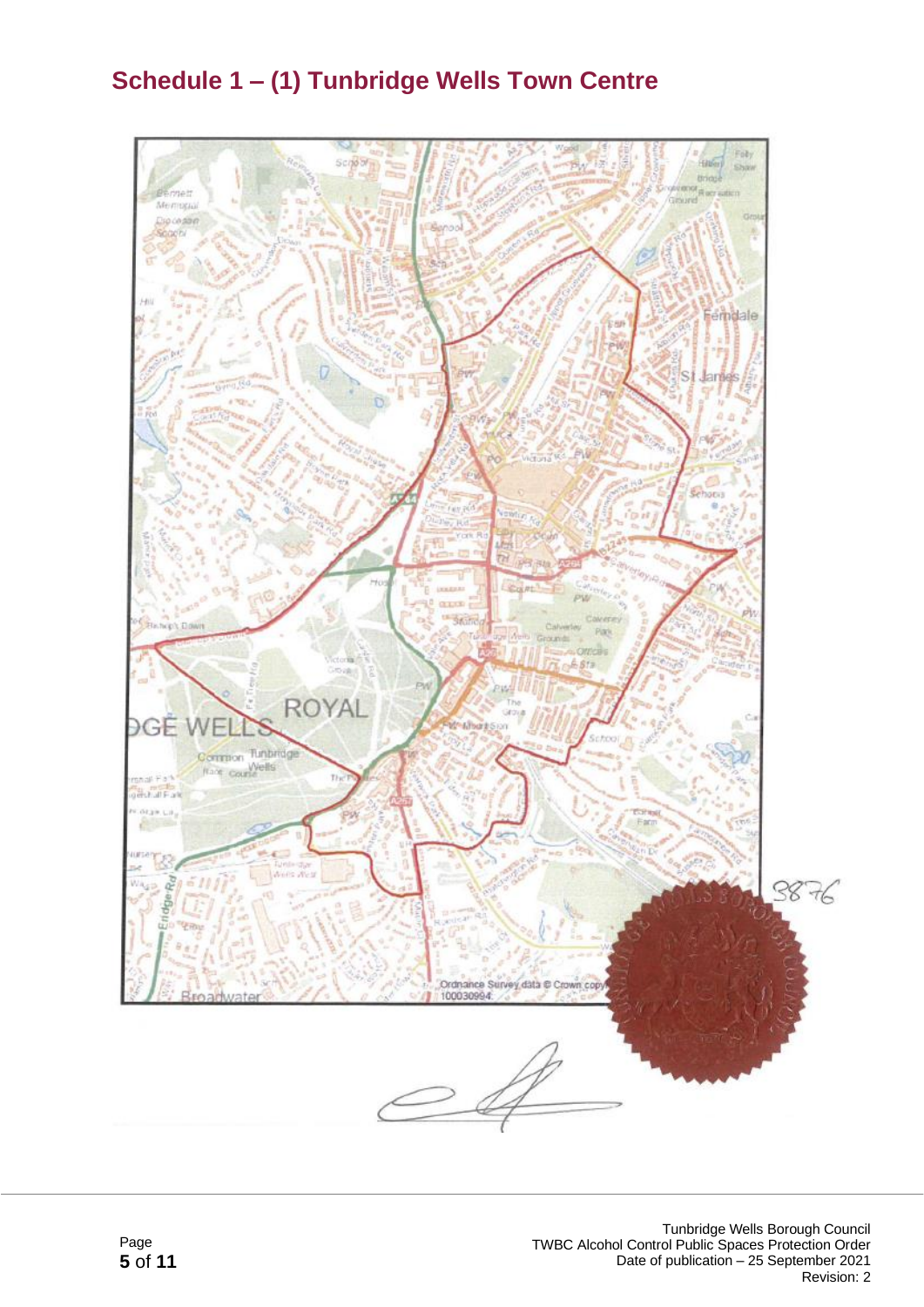#### **Description of the area to which the restrictions apply**

The length of Woodbury Park Road eastward to junction with Dunstan Road. South-east along Dunstan Road to junction with Grosvenor Bridge. South-east along Grosvenor Bridge leading to Quarry Road. South along Quarry Road leading to Camden Road. South along Camden Road to the junction with Beulah Road. South-east along Beulah Road to the junction with St. James' Road. South along St. James' Road to the junction with Carlton Road. South along Carlton Road to the junction with Calverley Park Gardens. East along Calverley Park Gardens to the junction with Pembury Road. South-west along Pembury Road leading to Prospect Road. South along Prospect Road leading to Poona Road. South along Poona Road leading to the junction with Claremont Road. South along Claremont Road to the junction with Farmcombe Road. South along Farmcombe Road to the junction with Farmcombe Lane. West along Farmcombe Lane to the junction with Mount Sion. South along Mount Sion to the junction with Madeira Park. East along Madeira Park to its easternmost point and south leading to Rodmell Road. West along Rodmell Road to the junction with Frant Road, crossing Warwick Park. South along Frant Road to the junction with Montacute Road. West along Montacute Road to the junction with Linden Park Road. West along Linden Park Road to the junction with Nevill Terrace. North along Nevill Terrace to the junction with Eridge Road. East along Eridge Road leading to London Road. East along London Road to the junction with Major York's Road. North-west along Major York's Road to the junction with Bishops Down. East along Bishops Down leading to Mount Ephraim. East along Mount Ephraim to the junction with St Johns Road. North along St Johns Road to the junction with Woodbury Park Road.

If there is any conflict between the written description and the map(s) the area as delineated on the map shall prevail.

# **The following public, or readily accessible, areas are included in the zone:**

#### **Car parks**

Beech Street Camden Road Crescent Road Former Cinema (Church Road private) Great Hall Grove Hill Road (Hoopers – private)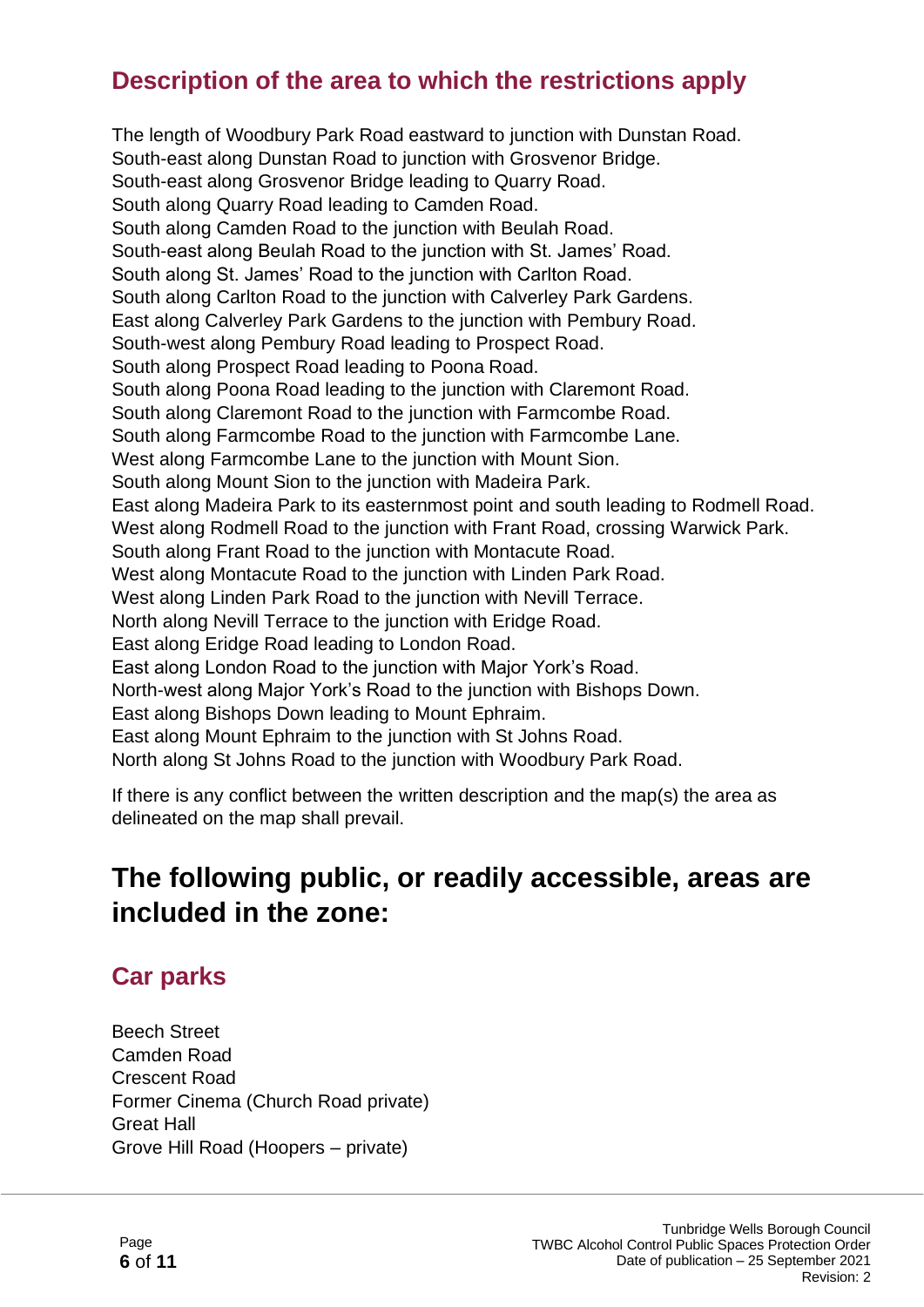Linden Park Road Little Mount Sion Meadow Road Mount Pleasant Avenue Royal Victoria Place Stone Street **Torrington** Town Hall Yard Union House Warwick Road (Season Ticket)

### **Public parks**

Calverley Grounds The Grove Hilbert Recreation Ground Grosvenor Recreation Ground St Johns Recreation Ground

### **Covered shopping areas**

Royal Victoria Place The Corn Exchange

#### **Other open spaces**

Tunbridge Wells Common (north of Major York's Road and east of Bishops Down and Mount Ephraim)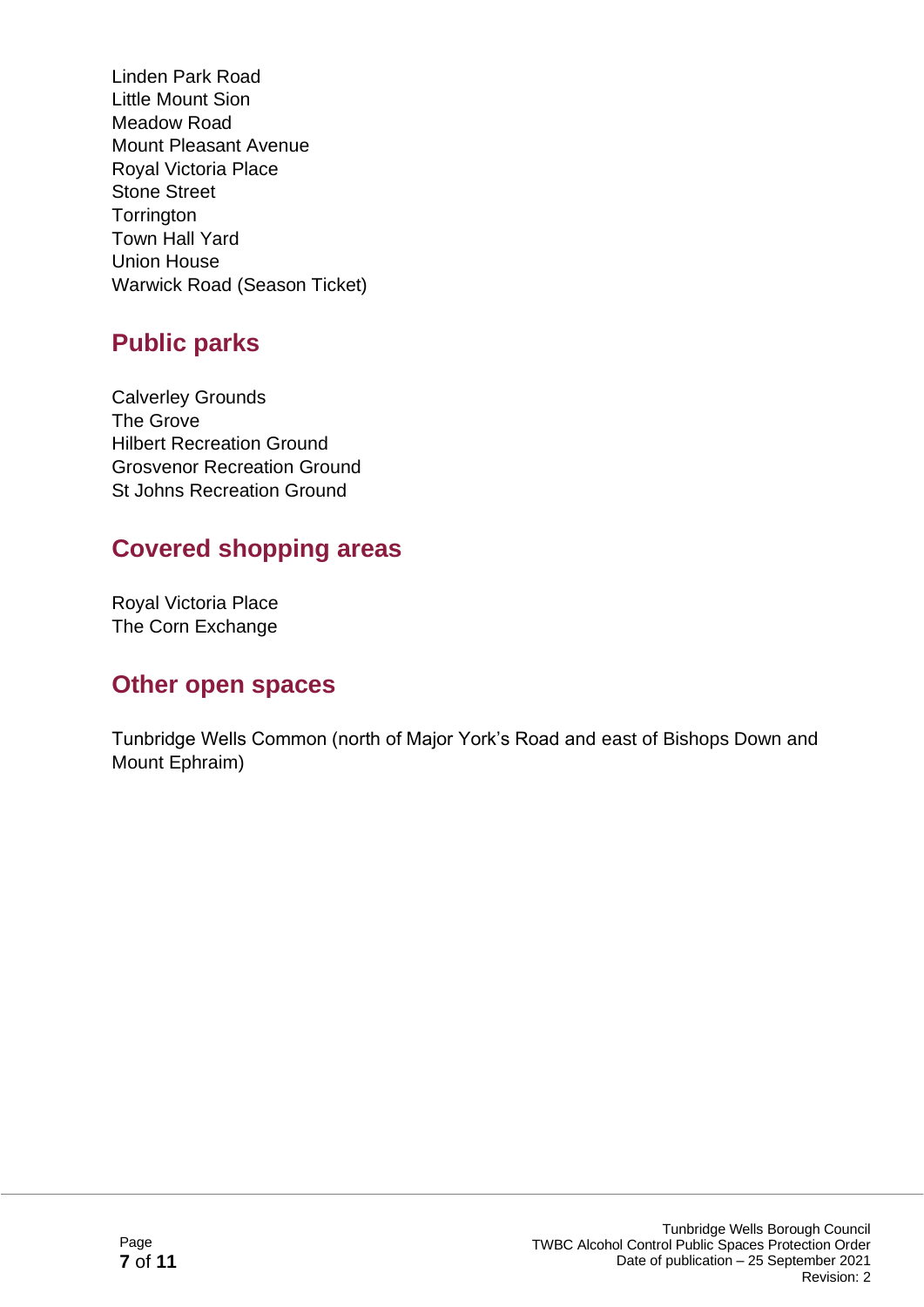

### **Schedule 1 – (2) Southborough, Ridgewaye Playing Field**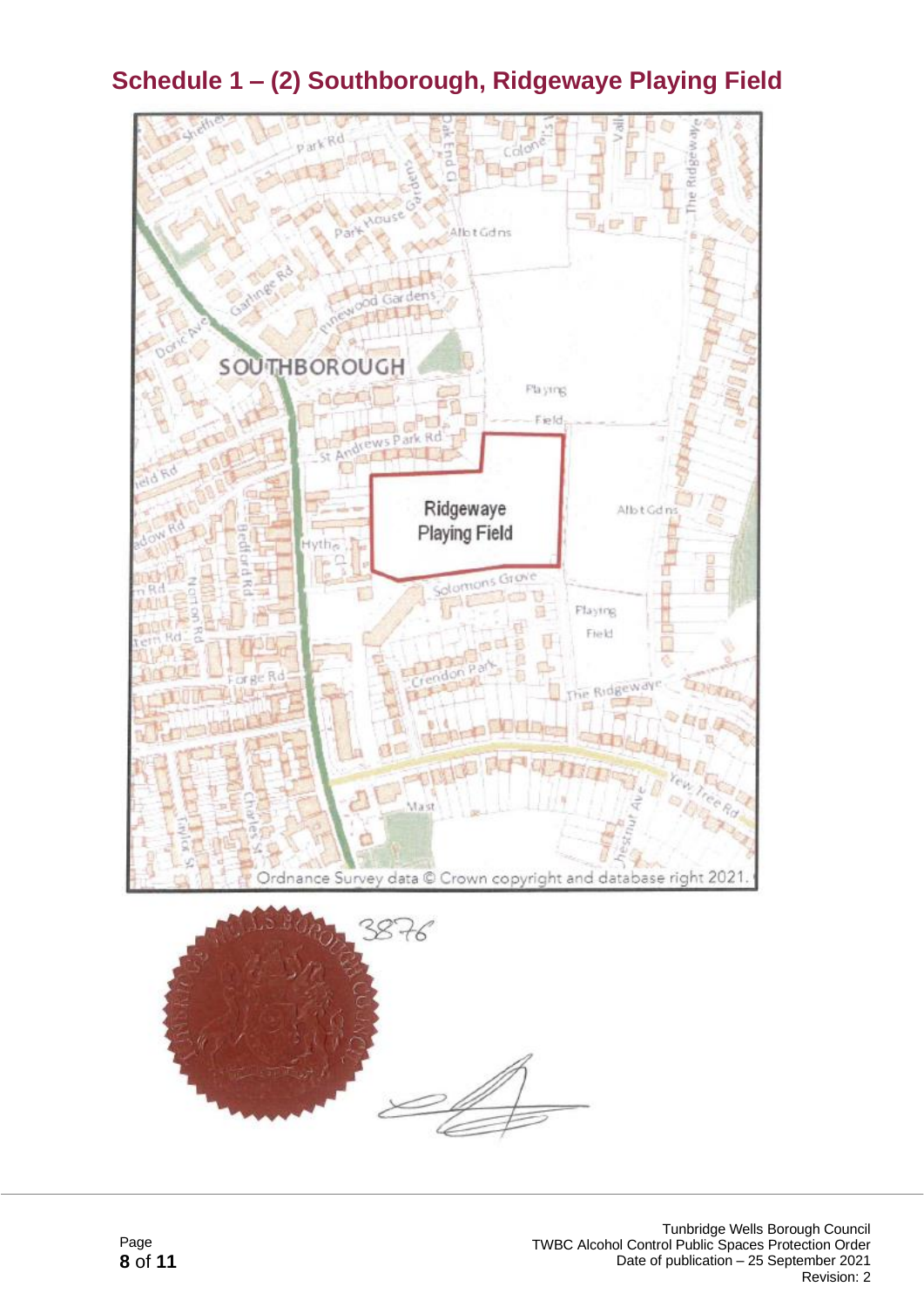### **Schedule 1 – (3) St John's Recreation Ground**

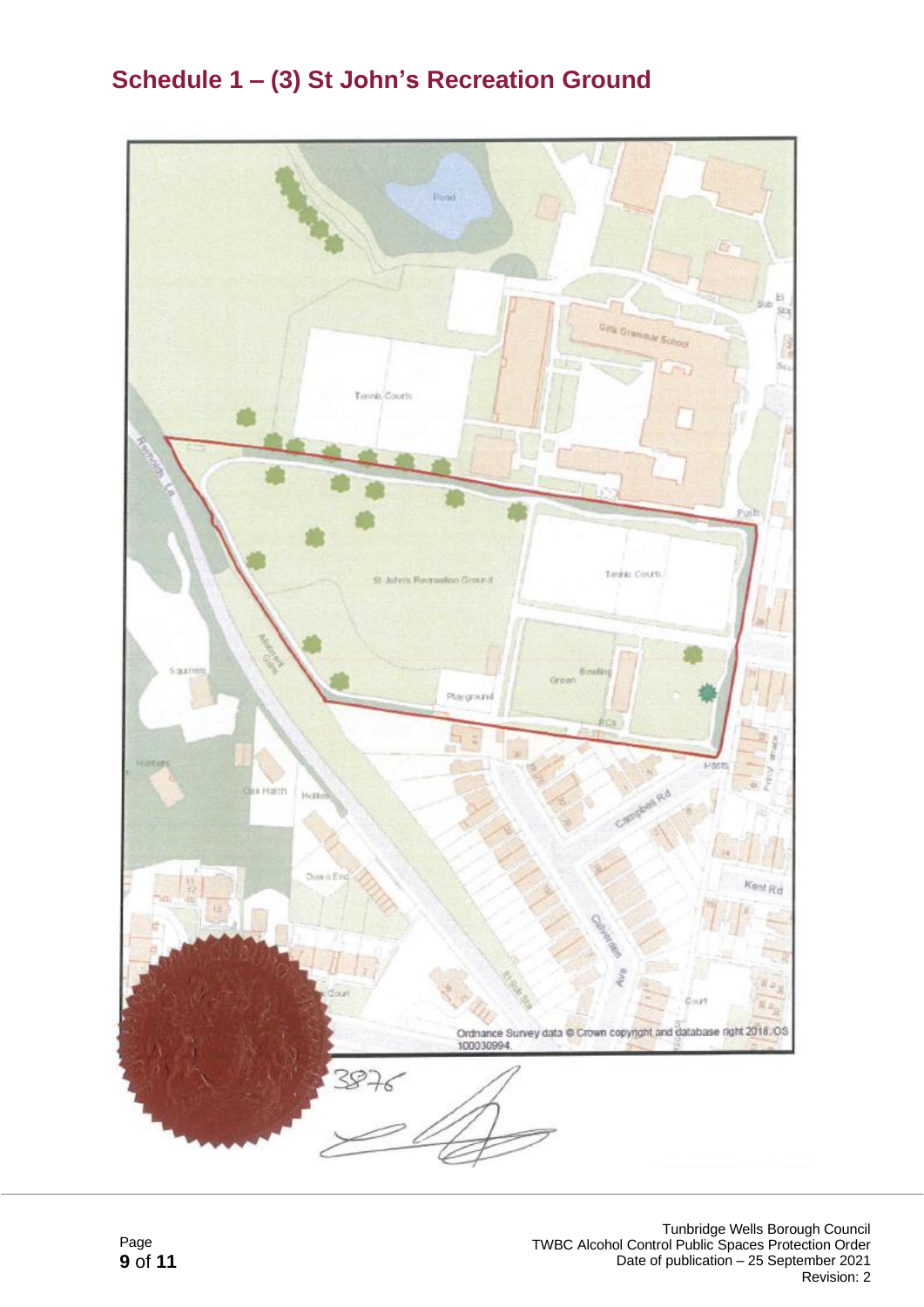## **Schedule 1 – (4) Grosvenor Recreation Ground**